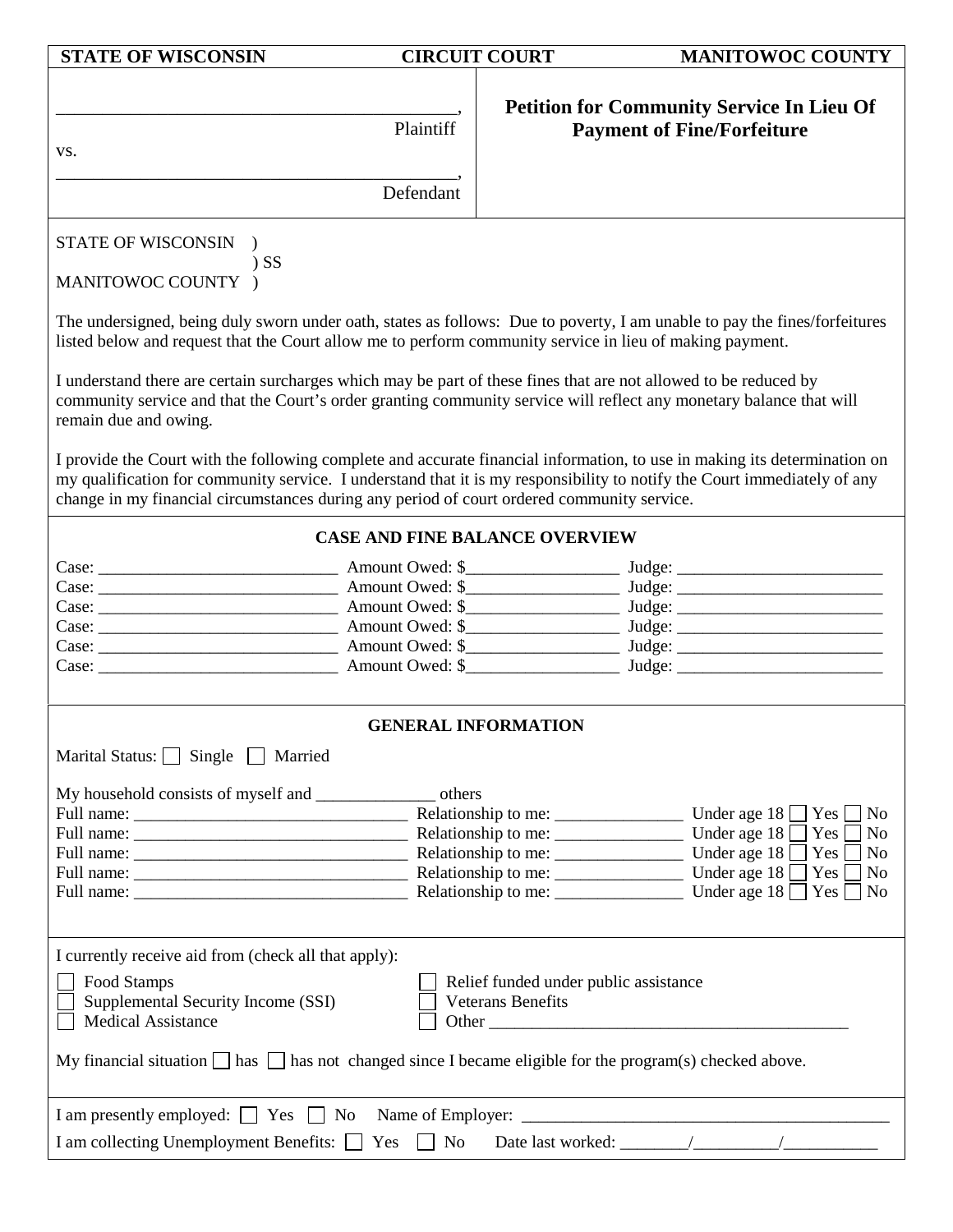|                                                                                                                                                                                                                                                                                                      |            |                                                                                                                                                                                                                                                                                                                     | MONTHLY HOUSEHOLD GROSS INCOME                                                                                       |                                                           |  |  |  |  |
|------------------------------------------------------------------------------------------------------------------------------------------------------------------------------------------------------------------------------------------------------------------------------------------------------|------------|---------------------------------------------------------------------------------------------------------------------------------------------------------------------------------------------------------------------------------------------------------------------------------------------------------------------|----------------------------------------------------------------------------------------------------------------------|-----------------------------------------------------------|--|--|--|--|
|                                                                                                                                                                                                                                                                                                      |            | <b>MYSELF</b>                                                                                                                                                                                                                                                                                                       |                                                                                                                      | <b>MEMBERS OF MY HOUSEHOLD</b>                            |  |  |  |  |
| Employment (Salary, wages and tips) \$                                                                                                                                                                                                                                                               |            |                                                                                                                                                                                                                                                                                                                     |                                                                                                                      | $\sim$                                                    |  |  |  |  |
| <b>Unemployment Benefits</b>                                                                                                                                                                                                                                                                         |            | <u> 1999 - John Harry Harry Harry Harry Harry Harry Harry Harry Harry Harry Harry Harry Harry Harry Harry Harry H</u>                                                                                                                                                                                               |                                                                                                                      | $\frac{\text{S}}{\text{S}}$                               |  |  |  |  |
| Social Security/Disability                                                                                                                                                                                                                                                                           |            | $\qquad \qquad \text{\normalsize $s$} \underline{\qquad \qquad }$                                                                                                                                                                                                                                                   | $\frac{\text{S}}{\text{S}}$                                                                                          |                                                           |  |  |  |  |
| Pensions/Retirement                                                                                                                                                                                                                                                                                  |            | <u> 1989 - Jan Stein Stein, fransk politiker (d. 1989)</u>                                                                                                                                                                                                                                                          | $\frac{1}{2}$                                                                                                        |                                                           |  |  |  |  |
| Child Support/Maintenance                                                                                                                                                                                                                                                                            |            |                                                                                                                                                                                                                                                                                                                     |                                                                                                                      | $\sim$                                                    |  |  |  |  |
|                                                                                                                                                                                                                                                                                                      |            | $\qquad \qquad \bullet$                                                                                                                                                                                                                                                                                             |                                                                                                                      | $\sim$                                                    |  |  |  |  |
| <b>Total Monthly Income</b>                                                                                                                                                                                                                                                                          |            | $\frac{1}{2}$ $\frac{1}{2}$ $\frac{1}{2}$ $\frac{1}{2}$ $\frac{1}{2}$ $\frac{1}{2}$ $\frac{1}{2}$ $\frac{1}{2}$ $\frac{1}{2}$ $\frac{1}{2}$ $\frac{1}{2}$ $\frac{1}{2}$ $\frac{1}{2}$ $\frac{1}{2}$ $\frac{1}{2}$ $\frac{1}{2}$ $\frac{1}{2}$ $\frac{1}{2}$ $\frac{1}{2}$ $\frac{1}{2}$ $\frac{1}{2}$ $\frac{1}{2}$ |                                                                                                                      | $\frac{\text{S}}{\text{S}}$                               |  |  |  |  |
| <b>MONTHLY EXPENSES</b>                                                                                                                                                                                                                                                                              |            |                                                                                                                                                                                                                                                                                                                     |                                                                                                                      |                                                           |  |  |  |  |
| Do You:                                                                                                                                                                                                                                                                                              |            |                                                                                                                                                                                                                                                                                                                     |                                                                                                                      | For each "yes" answer state your average monthly expense. |  |  |  |  |
| Rent?                                                                                                                                                                                                                                                                                                | <b>Yes</b> | N <sub>o</sub>                                                                                                                                                                                                                                                                                                      |                                                                                                                      |                                                           |  |  |  |  |
| Own a home?                                                                                                                                                                                                                                                                                          | Yes        | N <sub>0</sub>                                                                                                                                                                                                                                                                                                      | <u> La Carlo Carlo Carlo Carlo Carlo Carlo Carlo Carlo Carlo Carlo Carlo Carlo Carlo Carlo Carlo Carlo Carlo Car</u> |                                                           |  |  |  |  |
| Have an auto loan?                                                                                                                                                                                                                                                                                   | Yes        | N <sub>o</sub>                                                                                                                                                                                                                                                                                                      |                                                                                                                      |                                                           |  |  |  |  |
| Have cable or satellite TV?                                                                                                                                                                                                                                                                          | Yes        | N <sub>o</sub>                                                                                                                                                                                                                                                                                                      |                                                                                                                      |                                                           |  |  |  |  |
| Have a cell phone?                                                                                                                                                                                                                                                                                   | Yes        | N <sub>o</sub>                                                                                                                                                                                                                                                                                                      | $\sim$                                                                                                               |                                                           |  |  |  |  |
| Have internet service?                                                                                                                                                                                                                                                                               | Yes        | N <sub>o</sub>                                                                                                                                                                                                                                                                                                      |                                                                                                                      |                                                           |  |  |  |  |
| Owe credit card bills?                                                                                                                                                                                                                                                                               | Yes        | N <sub>o</sub>                                                                                                                                                                                                                                                                                                      |                                                                                                                      |                                                           |  |  |  |  |
| Owe medical bills?                                                                                                                                                                                                                                                                                   | Yes        | N <sub>o</sub>                                                                                                                                                                                                                                                                                                      |                                                                                                                      |                                                           |  |  |  |  |
| Pay child care expenses?                                                                                                                                                                                                                                                                             | Yes        | N <sub>o</sub>                                                                                                                                                                                                                                                                                                      |                                                                                                                      |                                                           |  |  |  |  |
| Pay child support?<br>Owe student loans?                                                                                                                                                                                                                                                             | Yes        | N <sub>o</sub>                                                                                                                                                                                                                                                                                                      |                                                                                                                      |                                                           |  |  |  |  |
| Drink alcohol?                                                                                                                                                                                                                                                                                       | Yes<br>Yes | N <sub>0</sub><br>N <sub>o</sub>                                                                                                                                                                                                                                                                                    |                                                                                                                      |                                                           |  |  |  |  |
| Smoke?                                                                                                                                                                                                                                                                                               | Yes        | N <sub>o</sub>                                                                                                                                                                                                                                                                                                      |                                                                                                                      |                                                           |  |  |  |  |
|                                                                                                                                                                                                                                                                                                      |            |                                                                                                                                                                                                                                                                                                                     |                                                                                                                      |                                                           |  |  |  |  |
| Do you have any scheduled events within the next six months which will affect your start date or restrict your availability<br>to perform community service? YES NO<br>If yes, please describe and indicate date(s) and time(s) at issue: $\frac{1}{\sqrt{1-\frac{1}{n}}}\left  \frac{1}{n} \right $ |            |                                                                                                                                                                                                                                                                                                                     |                                                                                                                      |                                                           |  |  |  |  |
| <b>STATE OF WISCONSIN</b><br>$)$ SS<br><b>MANITOWOC COUNTY</b>                                                                                                                                                                                                                                       |            |                                                                                                                                                                                                                                                                                                                     |                                                                                                                      |                                                           |  |  |  |  |
|                                                                                                                                                                                                                                                                                                      |            |                                                                                                                                                                                                                                                                                                                     |                                                                                                                      |                                                           |  |  |  |  |
| Subscribed and sworn to before me this                                                                                                                                                                                                                                                               |            |                                                                                                                                                                                                                                                                                                                     |                                                                                                                      |                                                           |  |  |  |  |
|                                                                                                                                                                                                                                                                                                      |            |                                                                                                                                                                                                                                                                                                                     |                                                                                                                      | Signature                                                 |  |  |  |  |
| Notary Public/Court Official                                                                                                                                                                                                                                                                         |            |                                                                                                                                                                                                                                                                                                                     |                                                                                                                      | Print Name                                                |  |  |  |  |
|                                                                                                                                                                                                                                                                                                      |            |                                                                                                                                                                                                                                                                                                                     |                                                                                                                      |                                                           |  |  |  |  |
|                                                                                                                                                                                                                                                                                                      |            |                                                                                                                                                                                                                                                                                                                     |                                                                                                                      | <b>Street Address</b>                                     |  |  |  |  |
|                                                                                                                                                                                                                                                                                                      |            |                                                                                                                                                                                                                                                                                                                     |                                                                                                                      | City/State/Zip                                            |  |  |  |  |

**Phone Number**

\_\_\_\_\_\_\_\_\_\_\_\_\_\_\_\_\_\_\_\_\_\_\_\_\_\_\_\_\_\_\_\_\_\_\_\_\_\_\_\_\_\_\_\_\_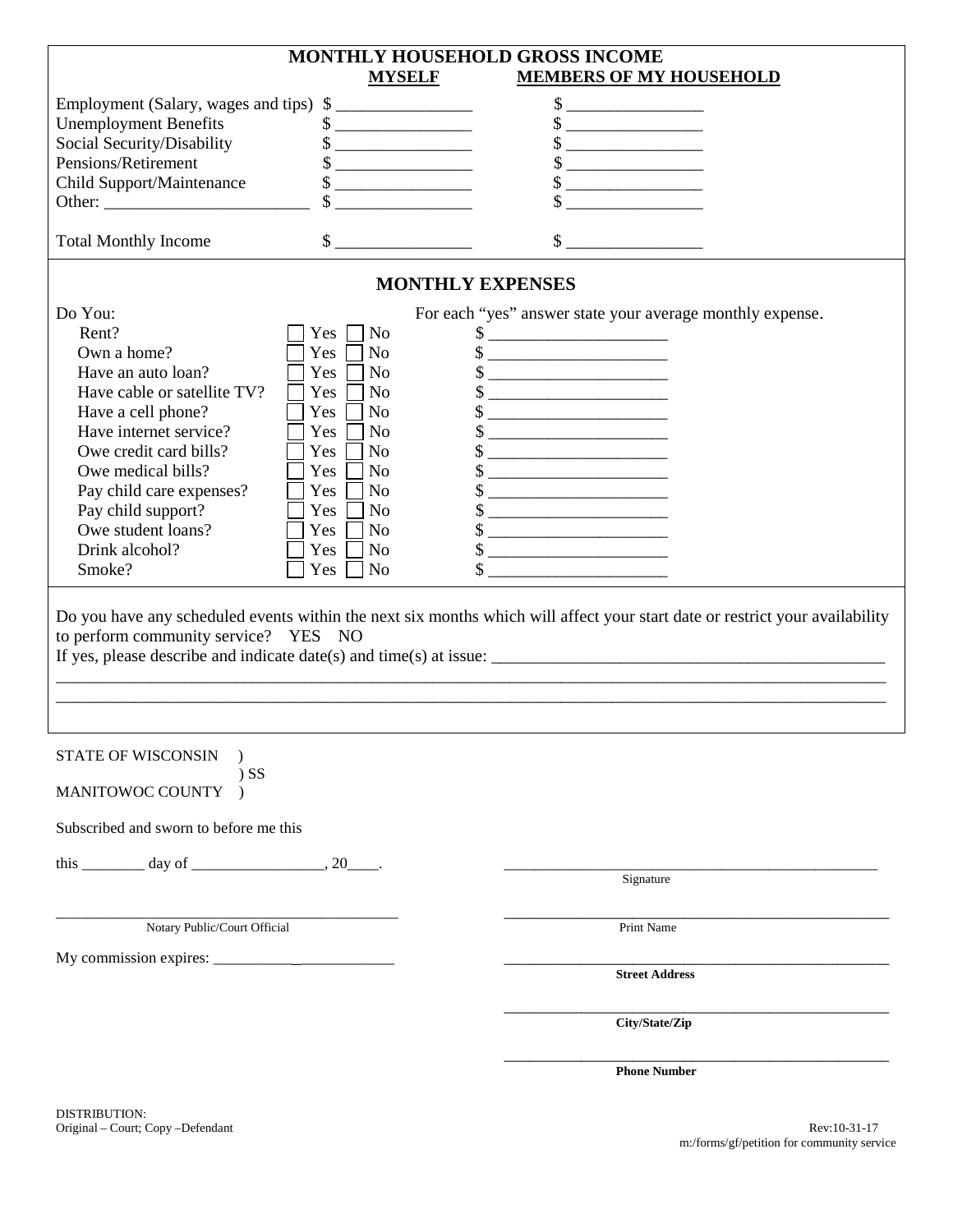| <b>STATE OF WISCONSIN</b>                                                                                                                                                                                                                                                                                                                                                                                                |           | <b>CIRCUIT COURT</b>            | <b>MANITOWOC COUNTY</b>                                                                                                                                                                                                                                         |
|--------------------------------------------------------------------------------------------------------------------------------------------------------------------------------------------------------------------------------------------------------------------------------------------------------------------------------------------------------------------------------------------------------------------------|-----------|---------------------------------|-----------------------------------------------------------------------------------------------------------------------------------------------------------------------------------------------------------------------------------------------------------------|
| VS.                                                                                                                                                                                                                                                                                                                                                                                                                      | Plaintiff |                                 | <b>Order for Community Service In Lieu Of</b><br><b>Payment of Fine/Forfeiture</b>                                                                                                                                                                              |
|                                                                                                                                                                                                                                                                                                                                                                                                                          | Defendant |                                 |                                                                                                                                                                                                                                                                 |
|                                                                                                                                                                                                                                                                                                                                                                                                                          |           | <b>COURT FINDINGS AND ORDER</b> |                                                                                                                                                                                                                                                                 |
| 1. This application for community service is <b>DENIED</b> because the court finds:                                                                                                                                                                                                                                                                                                                                      |           |                                 |                                                                                                                                                                                                                                                                 |
| the person is not indigent.                                                                                                                                                                                                                                                                                                                                                                                              |           |                                 |                                                                                                                                                                                                                                                                 |
|                                                                                                                                                                                                                                                                                                                                                                                                                          |           |                                 |                                                                                                                                                                                                                                                                 |
|                                                                                                                                                                                                                                                                                                                                                                                                                          |           |                                 |                                                                                                                                                                                                                                                                 |
| except for any surcharges that are not allowed to be reduced by community service, which are set forth below.<br>The following surcharge(s) cannot be reduced by community service:<br>• Driver improvement surcharge (§346.655) \$435 per case<br>• Domestic abuse surcharge (§973.055) \$100 per count<br>• Victim/Witness surcharge (§973.045) \$67 misd/\$92 felony<br>• IID Surcharge $(\$343.301(5)$ \$50 per case |           |                                 | • Safe Ride Program Surcharge (§346.657(1) \$50 per case<br>• Child Pornography Surcharge (§973.042) \$500 per image or copy<br>• DNA Analysis Surcharge (§973.046(1r) \$200 misd/\$250 felony per count<br>• GPS Tracking Surcharge (§973.057) \$200 per count |
| The following cases have surcharges listed above, which will remain due and owing after completion of community<br>service:                                                                                                                                                                                                                                                                                              |           |                                 |                                                                                                                                                                                                                                                                 |
|                                                                                                                                                                                                                                                                                                                                                                                                                          |           |                                 |                                                                                                                                                                                                                                                                 |
| Case No.                                                                                                                                                                                                                                                                                                                                                                                                                 |           |                                 |                                                                                                                                                                                                                                                                 |
|                                                                                                                                                                                                                                                                                                                                                                                                                          |           |                                 |                                                                                                                                                                                                                                                                 |
| Case No.                                                                                                                                                                                                                                                                                                                                                                                                                 |           |                                 |                                                                                                                                                                                                                                                                 |
| Case No.                                                                                                                                                                                                                                                                                                                                                                                                                 |           |                                 |                                                                                                                                                                                                                                                                 |
| 3. Defendant is hereby ordered to complete ______ hours of unpaid community service work, to be credited at the rate of                                                                                                                                                                                                                                                                                                  |           |                                 |                                                                                                                                                                                                                                                                 |

- (a) Defendant shall be provided with a **List of Potential Community Service Sites**, which includes all non-profit agencies that have been pre-approved to participate in the community service program. It will be the **defendant's responsibility** to make contact with one of the non-profit agencies on said list to arrange for a community service work assignment that fits the agency's need and defendant's skills and abilities, interest, location, transportation and time availability. Defendant may seek court approval to utilize a non-profit agency not included on the list.
- (b) Once defendant has secured acceptance by a non-profit agency to complete a community service work assignment, defendant shall present the agency with a copy of the **Order for Community Service** and a **Community Service Work Assignment**, where all community service work hours will be recorded and verified by the agency.

Upon completion of the community service work assignment, agency shall file the completed/verified **Community Service** Work Assignment with the Clerk of Court, at 1010 S. 8<sup>th</sup> Street, Manitowoc, WI, 54220 (in person or by mail).